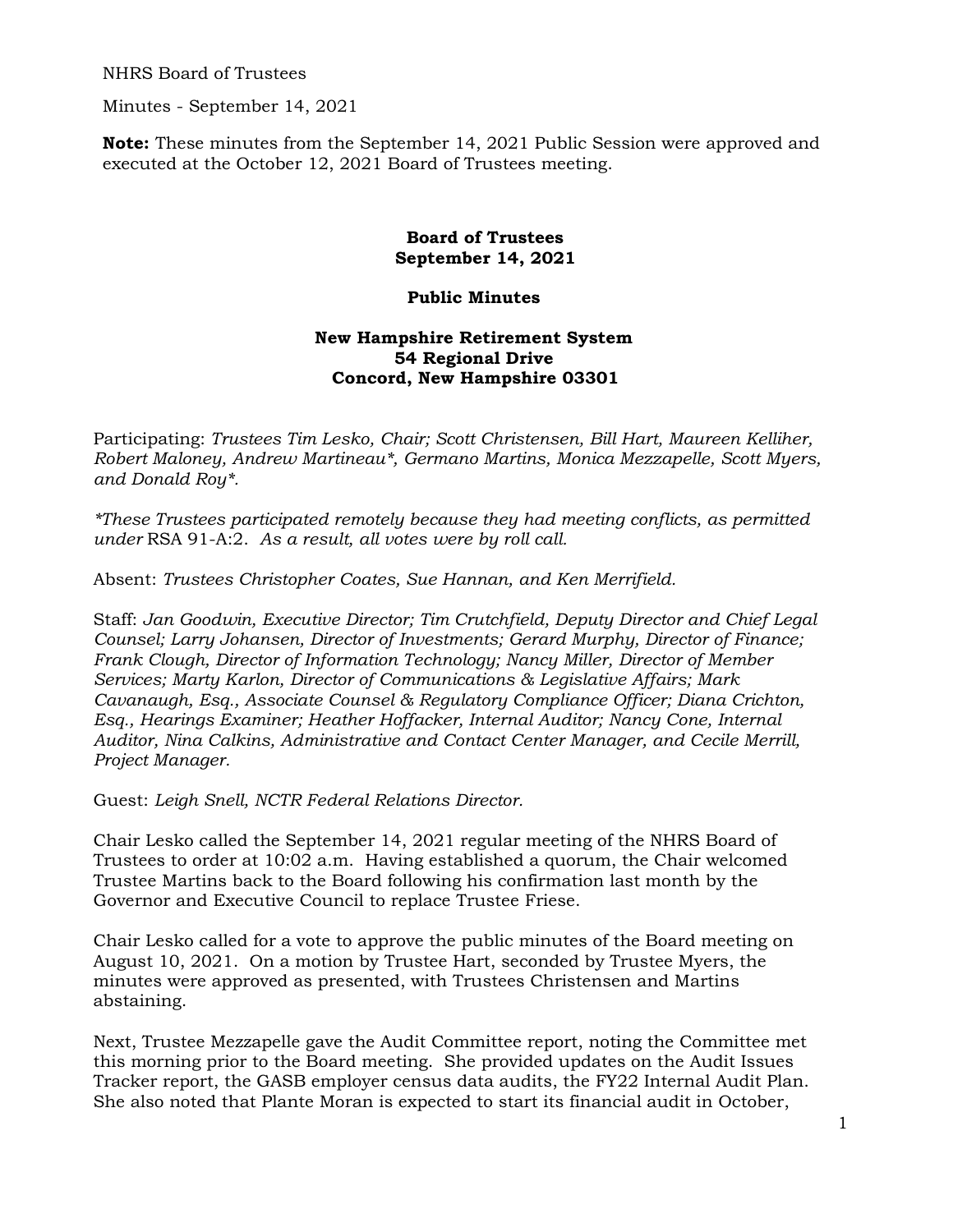with some of the work being performed onsite and some remotely.

Trustee Mezzapelle then discussed proposed revisions recommended by the Committee to its charter and the NHRS Funding Policy regarding periodic actuarial audits. The proposed revisions will be presented to the Board for consideration at the October meeting.

Trustee Roy presented the Governance Committee report, noting the Committee had met immediately following last month's Board meeting and conducted its annual charter review and determined that no revisions were needed at this time. Atty. Cavanaugh also provided the Committee the annual Office of Foreign Asset Control (OFAC) compliance review and reported that NHRS staff was in compliance and there were no known or suspected violations since the annual report last September. Next, on a motion by Trustee Hart, seconded by Trustee Martins, the Board unanimously voted to approve the 2022 Board Meeting Calendar as presented.

Trustee Kelliher reported that the Independent Investment Committee (IIC, Committee), did not meet in August, but will meet on September 24, as scheduled. She then mentioned that capital markets have historically struggled in September and October and the markets are working through the headwinds of wage pressure and the potential for stagflation. Next, Larry Johansen, Director of Investments, updated the Board on the preliminary total fund performance over multiple timeperiods ending on July 31, 2021, with one-year up 23.9%; 10.4% at three years; 10.5% at five years; 9.2% at 10 years. He reported on asset allocation, noting fixed income is within range when cash is included, domestic is furthest above target, and all other asset classes are close to target and well within range.

Trustee Myers provided the Legislative Committee update, noting that the Committee last met in August, immediately prior to last month's Board meeting. He said the House filing period for Legislative Services Requests (LSRs) opened Monday and runs through Friday. Staff is monitoring bill titles, which are typically posted on the General Court website within a few days of filing. He reported that staff had received a commitment from a House member to sponsor the employer penalty legislation endorsed by the Board last month. He said the Senate filing period runs for two weeks in October.

Next, on behalf of Trustee Coates, Trustee Hart presented the report on the Benefits Committee. At its meeting on September 7, the Committee conducted its annual review of the Independent Medical Examiner (IME) Curriculum Vitaes (CVs) per the IME Review Policy. The CVs were included in this month's Board book as informational items. The Committee also reviewed its charter and had no recommended changes. The Committee followed its public session with a non-meeting under RSA 91-A, to consult with legal counsel about recoupment and legal matters.

Trustee Hart then gave the PPCC report, noting the Committee last met on August 27. At the meeting, Ms. Cain provided a staffing update. The Committee also discussed the plan to conduct a six-month review for Ms. Goodwin. Finally, the Committee reviewed its charter and had one recommended change regarding the time-frame for the Executive Director's annual performance appraisal. On a motion by Trustee Myers, seconded by Trustee Hart, the Board unanimously voted to approve the revised PPCC charter.

Leigh Snell, the Director of Federal Relations for the National Council on Teacher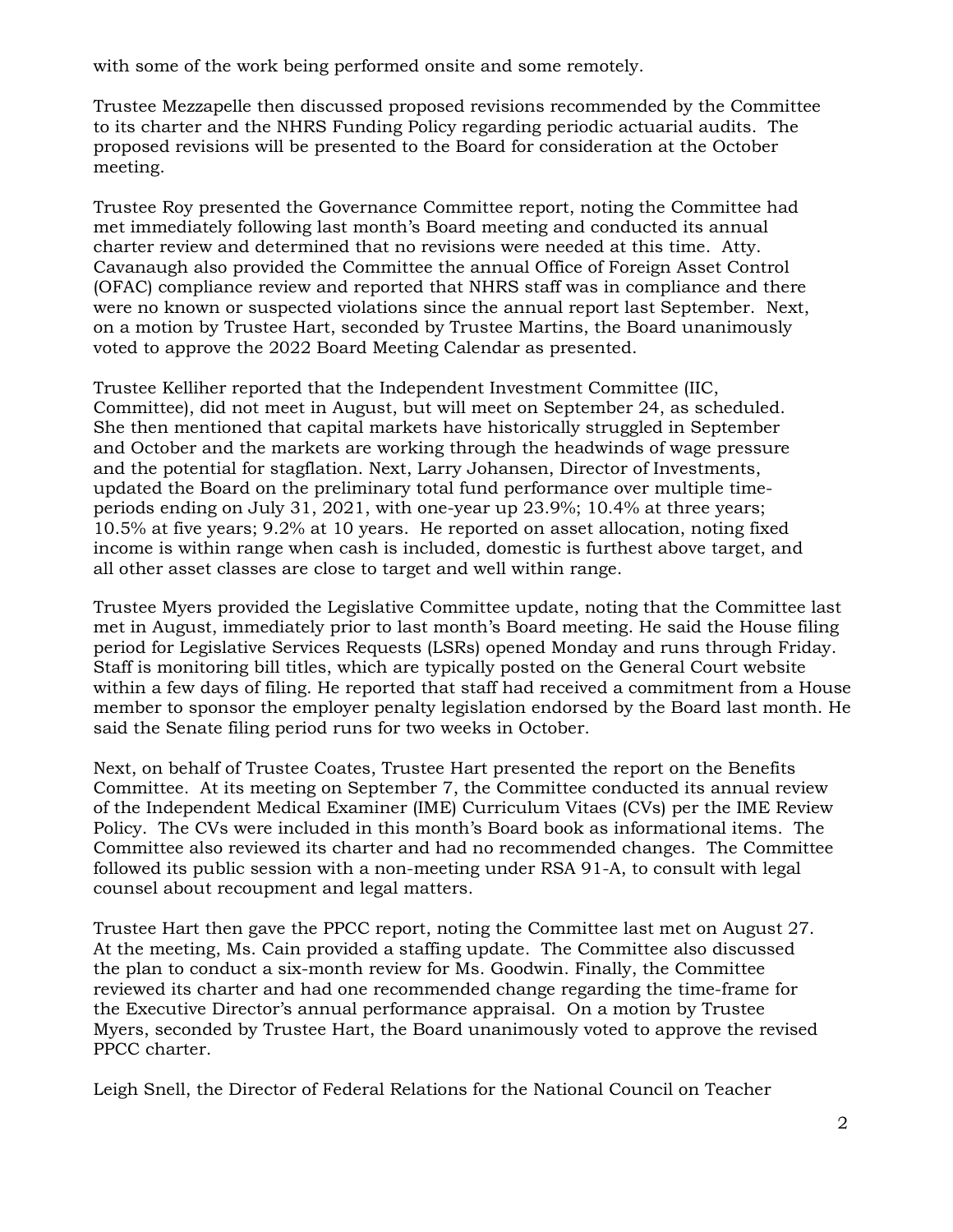Retirement, then gave an informative presentation on a number of recent federal acts and regulations that impact state and local public benefit plans.

Next, Executive Director Jan Goodwin gave her report, commenting that the staff vaccination report is over 80%, allowing for all Management Team members to be in the office at least two days each week. She then imparted the August KPM score of 89.02%, which is below the 95% benchmark, and noted that six of the KPMs were due to staffing issues and three were due to unique circumstances. Ms. Goodwin next informed the Board that staff is working on finalizing data in order to issue the annual member statements later this month.

She then reviewed the Contact Center Dashboard for August 2021, noting that the goals of answering calls within two minutes with a 5% abandon rate continue to be met. Ms. Goodwin also presented the results of the fiscal year 2021 Customer Relationship Management (CRM) Program. There are two elements of the CRM program, which are tracking KPMs over the fiscal year and surveying active members and retirees on their interactions with NHRS. During fiscal year 2021, the KPMs achieved ranged from 90.5% to 98.8%, with an average of 94.31%. Active members and retirees were very satisfied with their interactions with NHRS staff and were less satisfied with NHRS' phone system. Ms. Goodwin added that the phone system scores should improve over time as members speak with the Contact Center Representatives, rather than leave voicemail messages. She noted that Contact Center management is reviewing all scores of "somewhat dissatisfied" and "very dissatisfied," to understand the nature of the dissatisfaction.

Next, she went over her Action Plan, noting that all goals are in process.

In addition, Ms. Goodwin presented a request of approval of a contract for penetration testing and a review of three newly installed firewalls. On a motion by Trustee Martins, seconded by Trustee Hart, the Board unanimously approved the contract.

Ms. Goodwin next presented Human Resource Director Rosamond Cain's HR report, providing updates on an Employee Engagement Survey, review of potential payroll providers, and plans for an intern program. The recruiting KPM was missed due to difficulty in hiring the ISSO. Ms. Cain has completed two of her nine Action Plan goals for fiscal year 2022.

Next, in his IT report, Mr. Clough reported that the firewall project has been completed and an audit to confirm they are configured to best practices will be scheduled following the Board's vote today. There was one failure on the staff phishing test last month, and that individual has taken additional training. Mr. Clough is working to implement a chat bot for NHRS and he recently received a statement of work for this feature, which is under review. The upgrades at the COLO hardware have been completed. IT staff is also working on finding a vender to perform this year's in-person security awareness training.

Mr. Crutchfield gave his Legal report, updating the Board on GASB audits, the annual ethics surveys, QDRO requirements for PGV3, and the annual Gainful Occupation report, which will be presented to the Board next month. He also noted that Legal missed one of its KPMs regarding the timely scheduling of an appeal due to difficulty securing an alternate Hearings Examiner following Atty. Crichton's recusal. He said an alternate has now been confirmed.

Next, in his Investments report, Mr. Johansen noted that all seven KPMs applicable for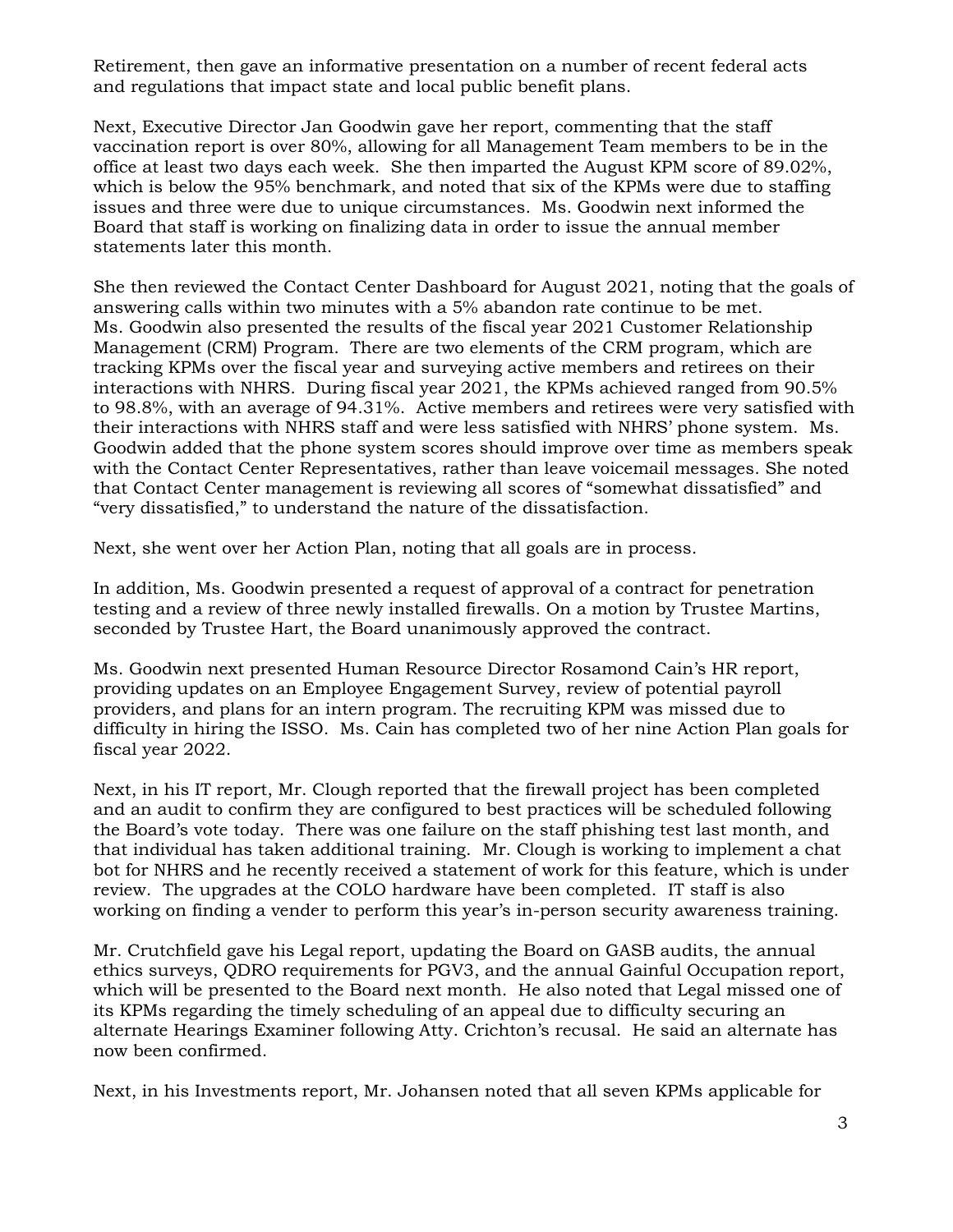last month were achieved. He reviewed the agenda for the September IIC meeting. He then reported that the Action Plan and Work Plan, as approved by the IIC, are both on schedule.

Mr. Karlon opened his report by noting that PIO would be hosting two newly developed educational events next week: a webinar on how to fill out the Group I retirement application materials that was developed in conjunction with Member Services and the Contact Center, and an employer webinar providing an overview of NHRS benefits for HR and personnel departments. He said he is closely monitoring legislative activity, including proposed 2022 bills and the three 2021 bills retained in committee earlier this year, which need to be reported out by early November.

Next, Director of Member Services Nancy Miller gave her report. She noted that the JRP Board met on September 10 and voted to end its third-party administrator with NHRS and move to BPAS as a provider. NHRS was still waiting for the signed Termination Notice and Hold Harmless forms that NHRS had sent over to the JRP Executive Director for completion. Until these forms are received, NHRS cannot begin the process of sharing and transferring plan data and documents.

Ms. Miller also provided an update on Member Services' staffing, indicating that the Member Accounts Technician position has been filled and another temporary employee has already started in the area of Employer Audit Correction work with Member Accounts.

Lastly, Ms. Miller noted that throughout the week of September 13 nearly every business unit of Member Services will be participating in PGV3 Design 4 meetings with LRS. These designs include Benefit Maintenance, Direct Deposit, QDRO Benefit Calculations, Insurance Reporting, and Medical Subsidy. While these meetings are being carried out, UAT for D3 is still ongoing with Member Services staff also.

Director of Finance Gerard Murphy opened his Finance report by pointing out that the Finance packet was without net position information and interim monthly financial statements because, as is usually the case, Finance is holding the books open while awaiting June 30 numbers for the alternative investments. He reported that the final audited FY 21 statements would be included in the Annual Comprehensive Financial Report (ACFR) presented to the Board at the December meeting, and he also expected the interim monthly statements for FY 22 to begin at the November Board meeting. He also reported that cash flows for the month of July were as expected for the month, and spending through July in the four categories of the budget was below the fiscal year-todate projection.

Mr. Murphy then discussed KPMs for the month, reporting that Finance missed two this month. He stated that they again missed the bank reconciliation KPM, but have provided additional training and put an improvement plan in place to improve the timeliness of the completion of the reconciliation. He also stated they missed the cash receipts KPM, due to outstanding supporting documentation from a few employers.

Finally, Mr. Murphy mentioned an upcoming meeting of the PGV3 Employer Working Group later that week. He reminded the Board that this group is the collaboration between NHRS staff and representatives from six participating employers, to discuss changes to employer reporting coming with PGV3. The main topic at that meeting will be a comparison of the file layout for the current (PGV2) vs future (PGV3) monthly reporting upload file. He stated that the goal of this discussion, as well as the discussions